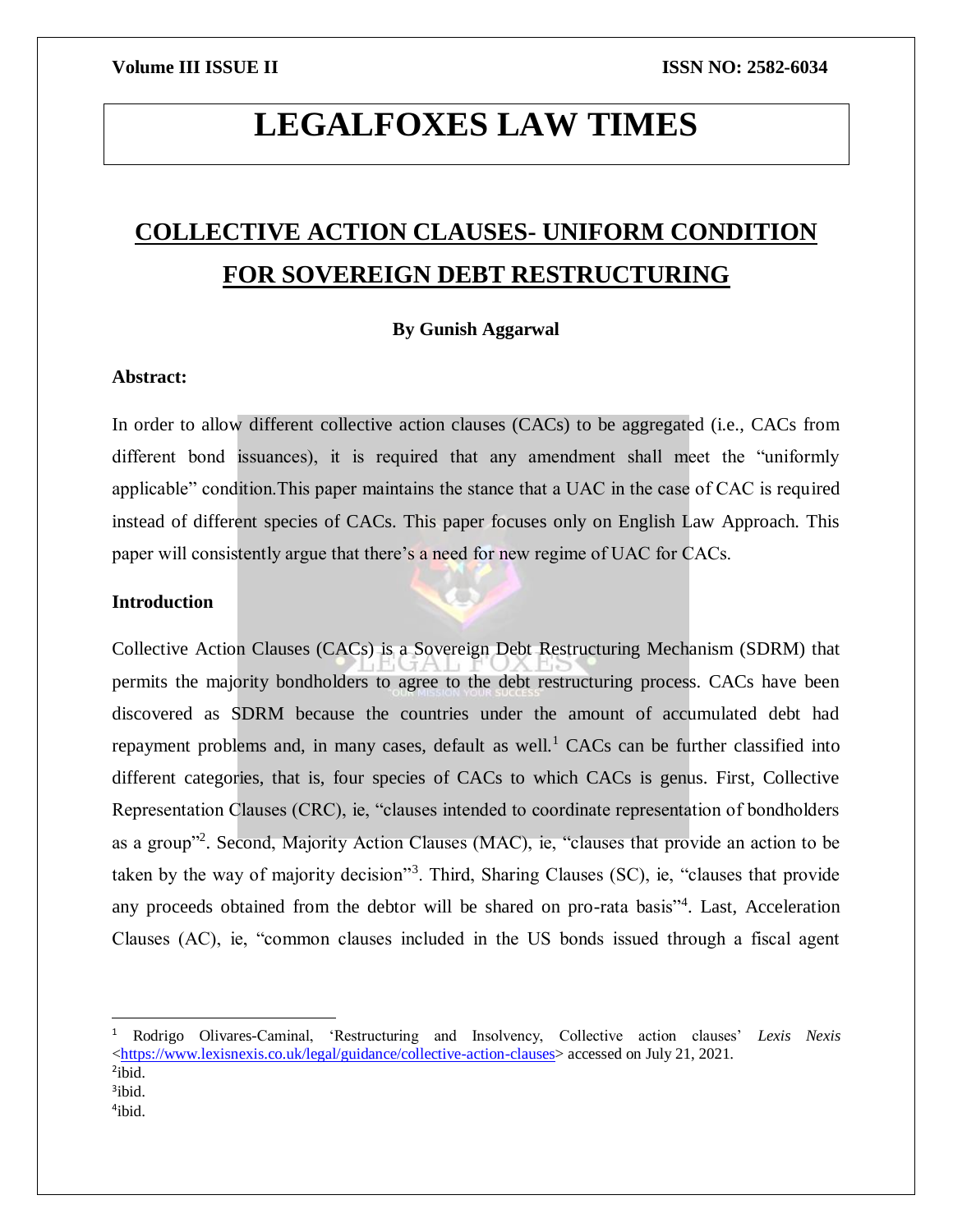agreement which require 25% of the outstanding bonds to accelerate the un-matured principal upon an event of default"<sup>5</sup>.

A pertinent contingency of thought arises, why should there be different kinds of CACs. There should be a single CAC clause,ie, an amendment should be made for a Uniform Applicable Condition (UAC). This paper answers two questions throughout, why is a new uniform applicable regime needed and how can it help in the contractual provisions and other financial considerations.

This paper maintains the stance that a UAC in the case of CACis required instead of different species of CACs. This paper focuses only on English Law Approach. This paper will consistently argue that there's a need for new regime of UAC for CACs.Section 1 explains about the origin of CACs. Section 2 explains as to why UAC regime for CACs is needed. Section 3 explains how can the uniformly applicable CACs help in the contractual provisions and other financial considerations about strengthening CACs and argues whether CACs has really developed or not and how can amendments be made to strengthen the CACs for the future. Section 4 is Critique. Section 5 is Conclusion.

### **Origin of CACs:**

## **OLEGAL FOXESO**

CACs since the early 2000s had become a routine and anunremarkable feature of international sovereign bond markets and were classified as low risk and ready-made that transferred to Europe.<sup>6</sup>Whenever debt restructuring process takes place, it is of paramount importance to protect the interest of creditors. For this, the "key concern is the avoidance of holdouts that undermine the restructuring and of free riding on adebt relief granted by other creditors"<sup>7</sup>.A restructuring framework requires a creditor bail-in, not only reduces burden sharing, but also eliminates/reduces crisis prevention. <sup>8</sup>CACs that are a part of SDRM that induces creditors to assess the risk in an accurate and a possible manner.<sup>9</sup>Thus, it is understood that CACs are an

5 ibid.

 $\overline{a}$ 

7 Jochen Andritzky, Désirée I. Christofzik, Lars P. Feld, Uwe Scheuering, 'A mechanism to regulate sovereign debtrestructuring in the euro area' (2019) International Finance 20, 23.

8 ibid, 21. <sup>9</sup>ibid.

<sup>&</sup>lt;sup>6</sup>Skylar Brooks and Eric Helleiner, 'Debt politics as usual? Reforming the sovereign debt restructuring regime after 2008' (2017) 93(5) International Affairs 1085, 1096.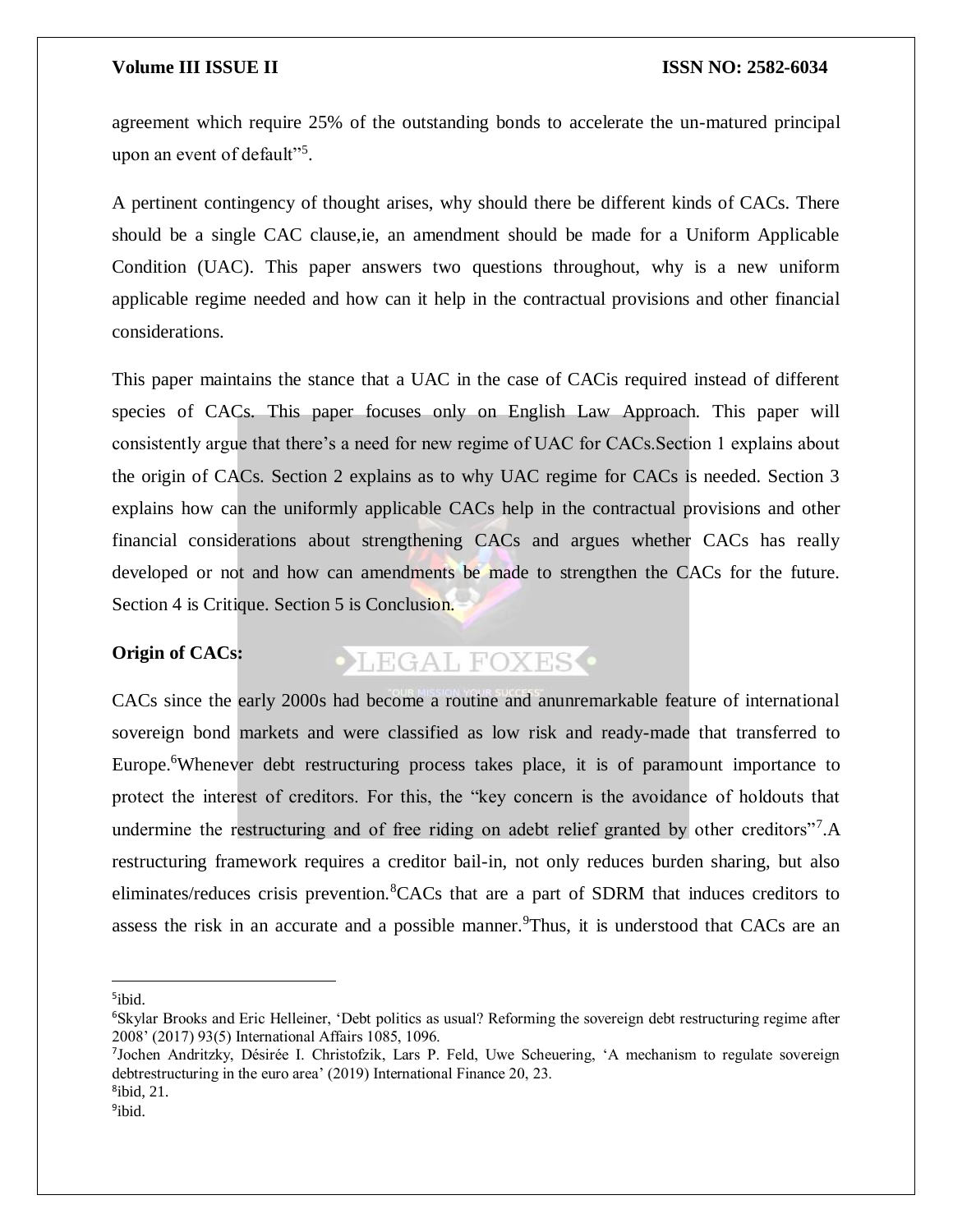important part of SDRM. But there are some issues! Do CACs allow to take flexible decisions. Do the CACs really protect the rights of creditors in a uniform manner. If yes, why is there is a need for separate CAC clauses i.e., CRC, MAC, SC and AC.Why not have like a Pari-Passu Clause, meaning taking equal step to protect the rights of each and every creditor in a uniform manner.This paper is about CACs so no deep discussion about Pari-Passu.

Anargument arises, "does the Pari-Passu clause and CAC adequately address holdout problem and encourage the orderly restructuring of sovereign debt?<sup>10</sup> As mentioned earlier, Pari-Passu clause means taking of an equal step to protect the rights uniformly. The purpose of this clause is to maintain an equality of treatment among all the creditors to provide with pro-rata payment on becoming insolvent.<sup>11</sup> Thus, Pari-Passu clause fulfils the SC condition ie, the species of CACs. Similarly, CACs are presented as one answer to the holdout problem and have evolved as a result of lessons learnt through recent debt crisis episodes to prevent disruptive holdout positions.<sup>12</sup> "The majority restructuring provisions allow debtor and creditor to reach an agreement binding upon all bondholders including minority creditors and majority enforcement provisions bar recalcitrant creditors from enforcing claims through litigation."<sup>13</sup> This condition basically fulfils both CRC and MAC. Why is there not a UAC to protect the interest of creditors for every type of SDRM. Why should there be only be one CAC instead of CRC, MAC, SC and AC that explain the clauses with different conditions.

"The restructuring of single debt instruments with multiple bondholders can be facilitated in writing by each of those instruments known as CACs<sup>"14</sup>. CACs are specific to debt contract; they do not deal with the broader problems when the government in default has multiple debt problems.<sup>15</sup>Furthermore, they provide for a bondholder assembly and qualified majority voting,

<sup>10</sup>Akshay S. Gohil, ''The 'Great Game' Of Sovereign Debt Restructuring: Solving the Holdout Problem. A Critical Analysis of The Pari Passu and Collective Action Clauses in International Sovereign Bond Contracts' (2020) UCL Journal of the Law and and Law and Law and Law and Law and Law and Law and Law and  $\Delta t = \Delta t$ Jurisprudence[<https://www.researchgate.net/publication/343443306\\_The\\_'Great\\_Game'\\_of\\_Sovereign\\_Debt\\_Restr](https://www.researchgate.net/publication/343443306_The_) [ucturing\\_Solving\\_the\\_Holdout\\_Problem\\_A\\_Critical\\_Analysis\\_of\\_the\\_Pari\\_Passu\\_and\\_Collective\\_Action\\_Clauses](https://www.researchgate.net/publication/343443306_The_) in International Sovereign Bond Contracts/link/5f2a6e53299bf13404a25c19/download> accessed on July 30, 2021.

 $11$ ibid, 33.

 $12$ ibid, 42.

<sup>13</sup>ibid, 42, 43.

<sup>14</sup>Barry Eichengreen And Ashoka Mody, 'Is Aggregation a Problem for Sovereign Debt Restructuring' (2003) 93(2) The American Economic Review 80.

<sup>&</sup>lt;sup>15</sup>Jochen Andritzky, Désirée I. Christofzik, Lars P. Feld, Uwe Scheuering (n7) 21.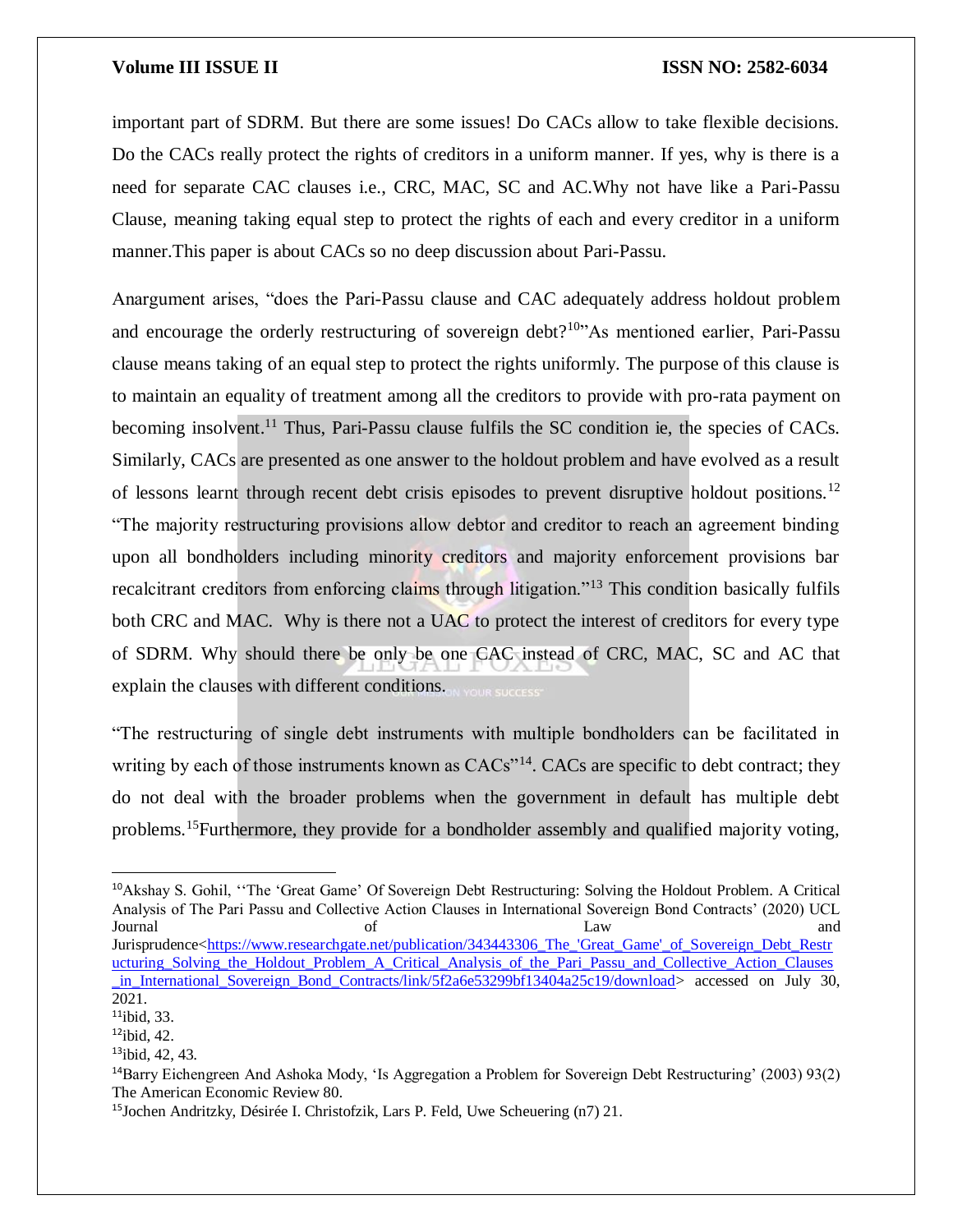whether to accept a debt restructuring offer, but they do not specify a way of aggregating preference of creditors that hold different issues.<sup>16</sup> A pertinent question arises why not have an aggregate preference of creditors, ie, a uniform SDRM structure and a UAC for CACs.Also, there is a need for CAC clause that deals with the problems in a broad manner, that is, how to help a sovereign to come out of debt and what policies should it adopt to overcome such crisis of Sovereign Debt Restructurings in the future. It is thisUACwhere it is possible to make this amendment, that can deal with all the kinds of broad problems.

As explained above, the problem of credit holdout has led to policy proposals that aim at reducing delay and introduction of clauses into bond contracts that attempt to enforce collective action.<sup>17</sup> Thus, it is important to credibly establish a path towards a new regime, the proposal by the International Monetary Fund (IMF), to introduce a new regime, the gradual issuance of bonds so called Creditor Participation Clauses (CPC) akin to CACs.<sup>18</sup>The UAC for CACs will actually help in uniformly protecting creditor interests. It can be argued here there is there is no need to introduce CPC in order to establish a path towards a new regime. Instead of this, it would be better that a UAC is added in the CACs instead of having similar CPC and this is what IMF also should aim for.

The IMF has also proposed an enhanced CAC with more vigorous procedure aggregation features.<sup>19</sup> First, "a single limb voting procedure that allows aggregation of votes across all bond issues eligible in a restructuring with 75% majority threshold, design model clause of International Capital Market Association (ICMA)<sup>320</sup>. The single limb voting procedure is an acceptable for benefit as it automatically brings 75% majority threshold together and there is a provision for aggregate voting, that is, democracy is ensured. Second, "a provision to ensure inter-creditor equity that protects minority groups of creditors unduly advantaged with other creditors"<sup>21</sup>.Galli also argues that single-limb CACs are better because they allow sovereign to restructure more rapidly as a single vote is required than multiple votes for each of the series of

 $16$ ibid.

 $\overline{a}$ 

<sup>&</sup>lt;sup>17</sup>Rohan Pitchford and Mark L. J. Wright, 'Settlement games with rank-order payoffs andapplications to sovereign debt restructuring' [2017] Econ Theory 847, 852.

<sup>18</sup>Jochen Andritzky, Désirée I. Christofzik, Lars P. Feld, Uwe Scheuering (n7) 21.

 $19$ ibid, 27.

 $20$ ibid.

 $21$ ibid.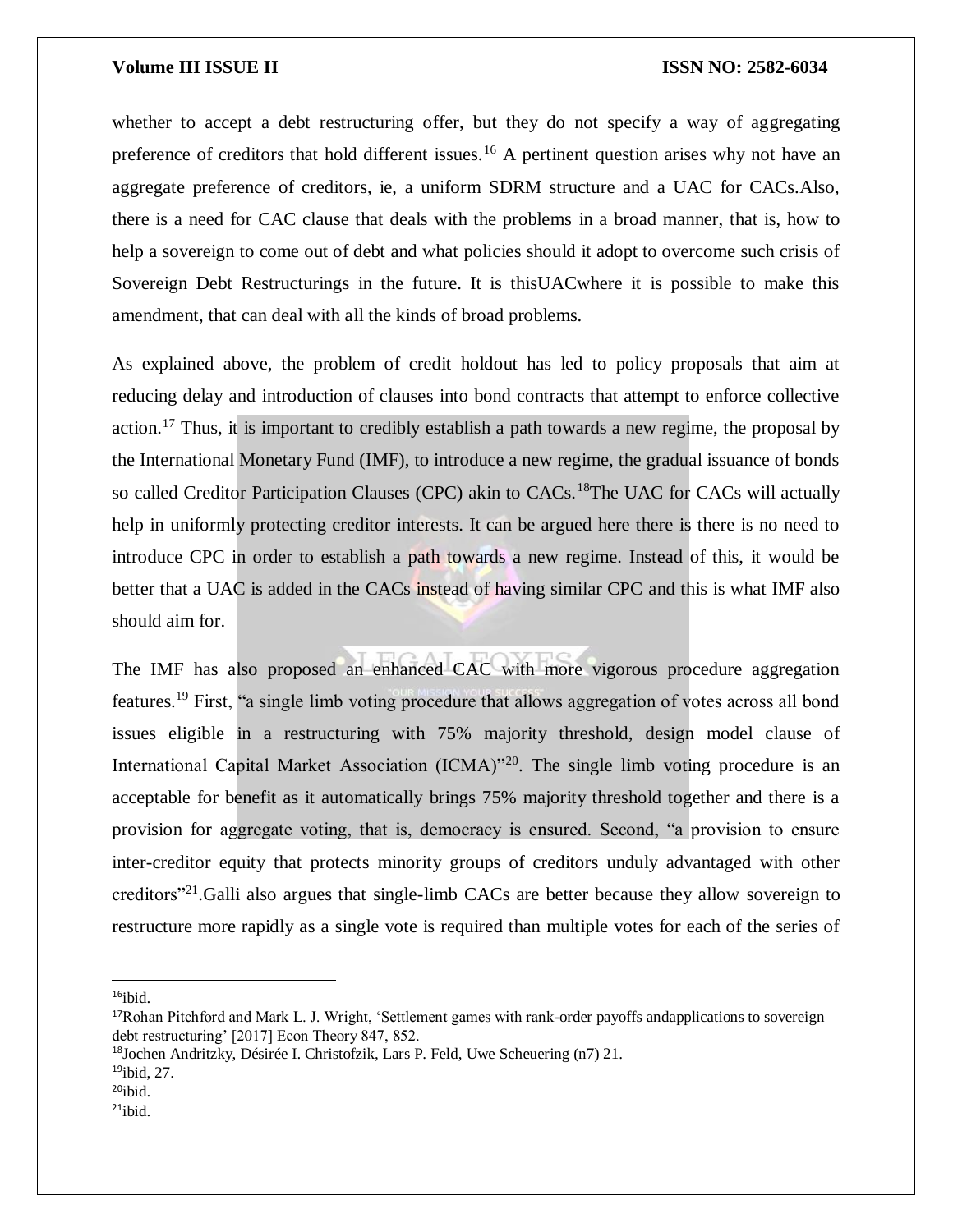bonds and with this the problem of holdout creditors is minimized.<sup>22</sup>It is also important to protect the minority groups of creditors. Thus, this enhanced system or the new developed model of CACs is beneficial as it argues both for protecting mass interests and also promote equality. An argument also arises,will the strengthening CACs help in catalysing change for CACs.

It is important to learn here that the only mechanism that has been widely accepted in the market are CACs.<sup>23</sup>But amendments are needed to adopt a UAC. Also, it is important to add some conditions as to how the country should avoid the menace of sovereign debt position to avoid debt restructuring position as this will basically help to overcome unnecessary burdens as explained above.

### **Rationale of Uniformly Applicable Condition for CACs:**

This section explains the UAC for CACs as to why it's needed. The reason is that there is a need for more effective approach to achieve sovereign debt restructuring framework. The problem of unsustainable sovereign debt is serious because international law, unlike domestic bankruptcy law for companies and individuals do not facilitate reasonable debt restructuring.<sup>24</sup>Furthermore, some sovereign debt contracts including bond contracts are governed by English Law that include the provisions of CACs that attempt to mitigate the holdout problem by enabling a specified majority.<sup>25</sup>Thus, it can be said, English Law has focus towards CRC.

Even sovereign debt contracts include CACs, hold out may purchase vote blocking positions.<sup>26</sup> CACs only bind the parties to a particular contract and hence the parties to any sovereign debt contract can act as holdout in debt restructuring plan that requires parties to all such contracts to agree to the plan.<sup>27</sup> Thus, it should be argued that there should be UAC in CACs to bind the

<sup>&</sup>lt;sup>22</sup>Giampaolo Galli, 'Collective Action Clauses and Sovereign Debt Restructuring Frameworks: Why and When is Restructuring Appropriate' (European Financial Infrastructure, European University Institute, April 25, 2019) [<https://poseidon01.ssrn.com/delivery.php?ID=1580061200240980870711151271191270230220730040410710750](https://poseidon01.ssrn.com/delivery.php?ID=158006120024098087071115127119127023022073004041071075072105103101110064002123074099004009106006041043008021123084085004124124027034008006040082031025029001112083023004006016106082007100119080001091002004087071104112008072123085094104081003071019074097&EXT=pdf&INDEX=TRUE) [721051031011100640021230740990040091060060410430080211230840850041241240270340080060400820310](https://poseidon01.ssrn.com/delivery.php?ID=158006120024098087071115127119127023022073004041071075072105103101110064002123074099004009106006041043008021123084085004124124027034008006040082031025029001112083023004006016106082007100119080001091002004087071104112008072123085094104081003071019074097&EXT=pdf&INDEX=TRUE) [250290011120830230040060161060820071001190800010910020040870711041120080721230850941040810030](https://poseidon01.ssrn.com/delivery.php?ID=158006120024098087071115127119127023022073004041071075072105103101110064002123074099004009106006041043008021123084085004124124027034008006040082031025029001112083023004006016106082007100119080001091002004087071104112008072123085094104081003071019074097&EXT=pdf&INDEX=TRUE) [71019074097&EXT=pdf&INDEX=TRUE>](https://poseidon01.ssrn.com/delivery.php?ID=158006120024098087071115127119127023022073004041071075072105103101110064002123074099004009106006041043008021123084085004124124027034008006040082031025029001112083023004006016106082007100119080001091002004087071104112008072123085094104081003071019074097&EXT=pdf&INDEX=TRUE) accessed on July 31, 2021.

<sup>23</sup>Otaviano Canuto, Brian Pinto, and Mona Prasad, 'Orderly Sovereign Debt Restructuring:Missing in Action!(And Likely To Remain So)' (2014) 29(1) The World Bank Research Observer 122.

<sup>&</sup>lt;sup>24</sup>Steven L. Schwarcz, 'Sovereign Debt Restructuring AndEnglish Governing Law' [2017] Brook. J. Corp. Fin. & Com. L. 73, 74.

 $25$ ibid, 74.

 $26$ ibid.

 $27$ ibid, 75.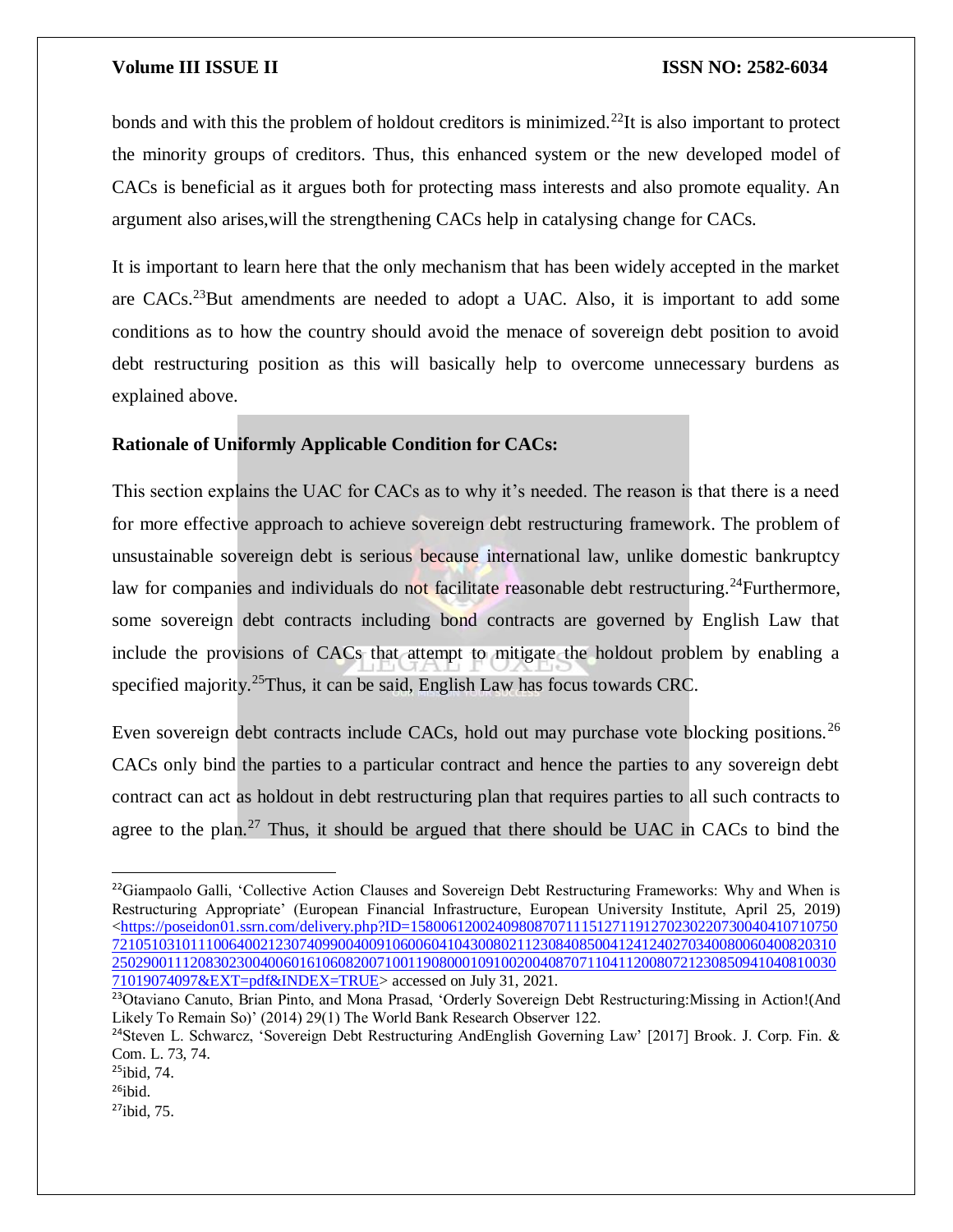parties to a particular contract and furthermore, there should also be a discussion as what amendments must be made in the contracts that can help other countries if such a situation arises with them. It is pertinent to mention that most debt contracts are governed either by the New York Law or English Law.

The ICMA has proposed CACs that also aggregate voting across debt issues. Even the aggregate voting CACs have the same limitations as other CACs, binding only the creditors who are parties to the agreement.<sup>28</sup> But, an amendment can be made as to the agreement should not only be binding upon the creditors who are the parties to agreement, but other creditors should also become the part of it. And this amendment must be made in UAC for CACs instead, of the proposed mechanism by the ICMA and IMF for CACs. Let us examine further how English Law could be modified to restructure sovereign debt contracts.

There is a need for a model law for governments to consider it for the enactment of domestic law in their jurisdictions. English Law refers to the Law governing England and Wales and changes were introduced within the UK Parliament. The English Model Law does cover both long-term and short-term maturity claims.<sup>29</sup> The ultimate rationale is to restore the debtor-state to debt sustainability in order to relieve the economic burden and reduce creditors uncertainty.<sup>30</sup> As sovereign debt contracts are governed by English Law; the new model Law will help to resolve the problems of sovereign debt that arise under those particular contracts. $31$ 

On the other hand, UK Law favours CACs that allows to alter core bond terms after a majority vote.<sup>32</sup> After successful vote under CACs, all bondholders are treated uniformly, irrespective of the fact whether they vote or not in the favour of renegotiation proposal.<sup>33</sup> Bond Exchange offers are more profitable for equity holders than debt renegotiations with CACs or a single creditor."<sup>34</sup> Furthermore, "Bond exchange offers with seniority transfer mitigate debt overhang problems

 $28$ ibid.

<sup>29</sup>ibid, 77, 78, 79, 80.

<sup>30</sup>ibid, 79

<sup>&</sup>lt;sup>31</sup>ibid, 79, 80.

<sup>&</sup>lt;sup>32</sup>Ulrich Hege and Pierre Mella-Barral, 'Bond Exchange Offers or Collective Action Clauses?' (2019) Toulouse School of Economics, June 2019 [<https://www.tse](https://www.tse-fr.eu/sites/default/files/TSE/documents/doc/wp/2019/wp_tse_1016.pdf)[fr.eu/sites/default/files/TSE/documents/doc/wp/2019/wp\\_tse\\_1016.pdf>](https://www.tse-fr.eu/sites/default/files/TSE/documents/doc/wp/2019/wp_tse_1016.pdf) accessed on 27 July, 2021.  $33$ ibid, 17.

 $34$ ibid, 20.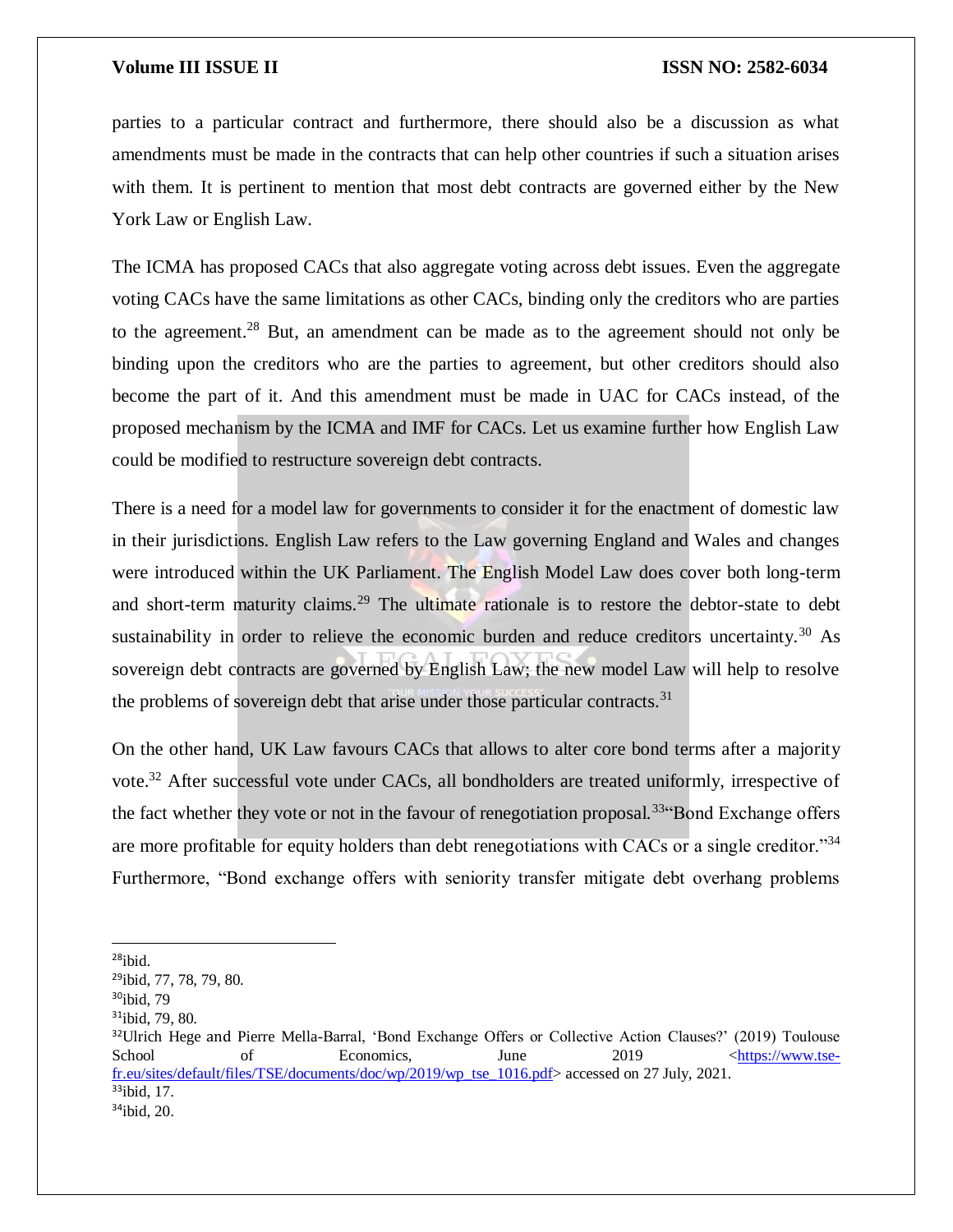more efficiently than debt renegotiations with collective action clauses or a single creditor"<sup>35</sup>. The UK approach is a favourable one because it allows for majority vote and all bondholders are treated uniformly irrespective of the fact, whether they voted or not, and this is how an amendment should only be made in UAC for the clauses.

The debt restructuring mechanism can solve the holdout problem than contractual approach and aggregate voting can prevent creditors from individual sovereign debt contract from acting as holdouts and other sovereign debt contracts and it allows debtor-state to designate large enough classes of claims to prevent Vulture Funds (VF).<sup>36</sup>VF are funds that invests in sovereigns that poorly perform and are undervalued. The VF strategy has attracted concerns over the years. "It consists of buying sovereign debt instruments at discounted prices in the secondary market, withholding their consent in debt restructuring and ultimately seeking debt in full, either through litigation or through the threat of litigation against sovereign debtors"<sup>37</sup>. Thus, VFhave a stumbling block, that is, it refuses to give consent for debt restructuring in small proportions and seeks for debt in full. Furthermore, litigation is another disadvantage of VF.

Two features can minimise the risk of Vulture Fund Litigation (VFL). First, is automatic stay of litigation as a temporary legal protection of sovereign once restructuring mechanism is activated.<sup>38</sup>Second, "supermajority voting that will approve binding restructuring agreement to override the existence of sovereign debt contractsthus dealing with the free-rider problem and risk of VFL<sup>"39</sup> An argument arises, will these really minimise the risk associated with the VF. The automatic stay of litigation will actually reduce the pressure of sovereign debt upon the nations as litigation seeks for debt in full. And when supermajority voting takes place, the pressure upon nations is reduced as consent is obtained by voting procedure. And these conditions should be inserted in CACs in order to avoid any kind of disruptions and this will themselves support CACs to achieve their aim. Why haveVF. Why not only have UAC for CACs and have flexibility.

 $\overline{\phantom{a}}$ 

 $39$ ibid.

 $35$ ibid, 21.

<sup>36</sup>Steven L. Schwarcz, (n 24) 83, 84.

<sup>&</sup>lt;sup>37</sup>George Pavlidis, 'Vulture litigation in the context of sovereign debt: global orlocal solutions?' (2018) 12(2) Law and Financial Markets Review 93. <sup>38</sup>ibid, 96.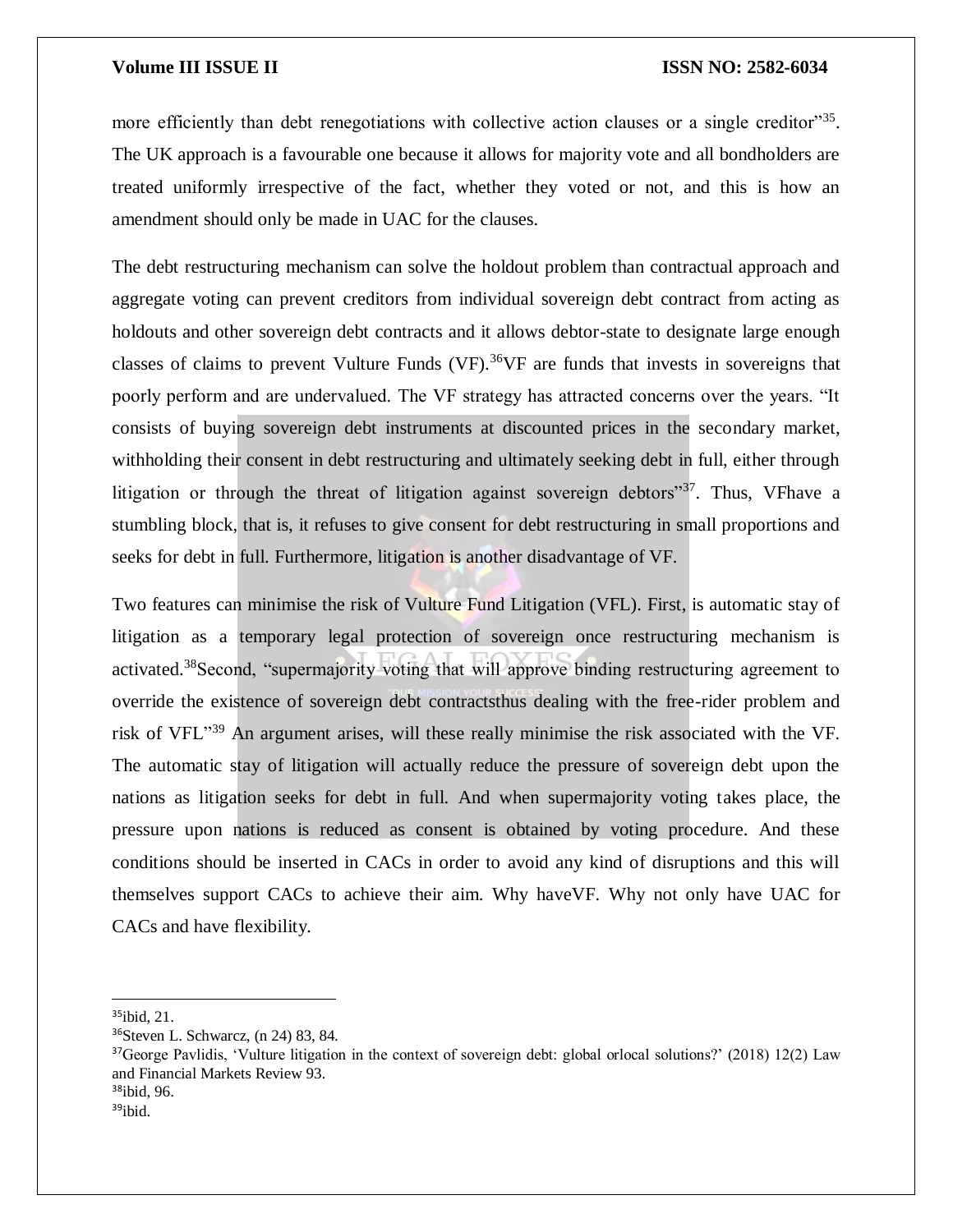On the other hand, as explained above, the IMF is also considering SDRMas to when a nation seeks funds, the IMF will have to decide as to whether nation's problem can be resolved with or without debt restructuring.<sup>40</sup> Moreover, it ensures legal, economic and political feasibility.<sup>41</sup> The UAC for CACs is needed because it is "a mechanism to bind dissenters based on acceptance by a supermajority of similarly situated creditors" $42$ .

### **Requirements for Uniformly Applicable Condition for CACs:**

There is a need for new aggregate CACs in order to restructure sovereign debt securities. A question arises why UAC for CACs is needed. The key issue with the CACs is to balance the despotism of the minority faced by the majority.<sup>43</sup> "The risk of oppression of the minority by the issuer in corporate bond CACs ismitigated by the presence of good-faith requirement in English Law issued bonds."<sup>44</sup>

The English Law takes a broad approach "as to whatthe parties have the freedom to agree and is generally non-interventionist in respectingagreed contract terms"<sup>45</sup>. Furthermore, when the majority is given in the contractual terms, the minority becomes bound by implied power and this is based on the principles of Law and Equity.<sup>46</sup>Moreover, the principle requires that no discrimination should be made between the majority and the minority.<sup>47</sup> The debt securities, that are common law based, for example, English Law, are to be aggregated, then it should meet all the proposals, ie, amend contractual terms, voting procedures and matters of legality, validity and enforceability and to formulate a restructuring proposal.<sup>48</sup>

As explained in the previous section, there's a need for single limb series voting because it is an aggregate vote among all the noteholders.<sup>49</sup> Furthermore, the aggregated votes that are required

<sup>42</sup>Susan Block-Lieb, 'Austerity, Debt Overhang, and the Design of International Standards on Sovereign,

<sup>43</sup>Stephen Moverley, Smith QC and Heather Murphy, 'Sovereign bond collective action clauses: issues arising' (2015) 2 (128A) Butterworths Journal of International Banking and Financial Law 2.

<sup>40</sup>Steven L. Schwarcz, (n 24) 85.

<sup>41</sup>ibid, 89, 92, 94.

Corporate, and Consumer Debt Restructuring' (2015) 22(2)Indiana Journal of Global Legal Studies 487, 501.

<sup>44</sup>ibid.

<sup>45</sup>Deborah Zandstra, 'New Aggregated Collective Action Clauses andevolution in the restructuring ofsovereign debtsecurities' (2017) 12(2) Capital Markets Law Journal 180, 191.

 $46$ ibid, 191.

<sup>47</sup>ibid, 192.

<sup>48</sup>ibid.

<sup>49</sup>ibid, 193.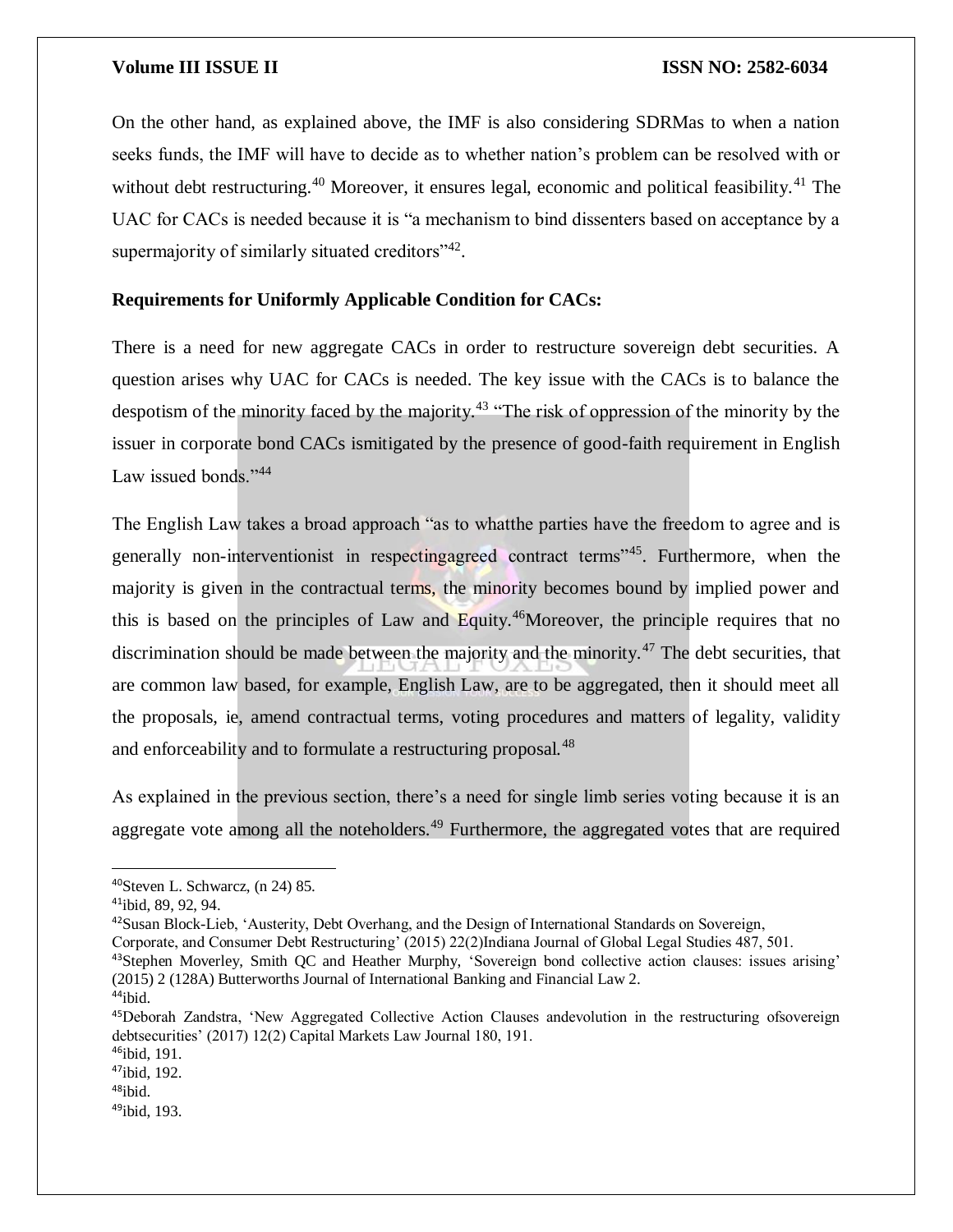should be around 75%, that set the required majority for significant changes, needed if any.<sup>50</sup> In the case of multiple series voting, they are reserved at  $66^{2/3}\%$  of the aggregate principal amount of the outstanding debt.<sup>51</sup> This requires a minimum threshold to be achieved in each bond series and across all bond series to restructured.<sup>52</sup> Thus,  $75\%$  seems to be much better because there is more majority in this case as explained above. But, in terms of English Law perspective, even minority should be protected. And 75%protects the majority. Thus, there is a need to UAC is order to protect both the minority as well as majority.

In conventional refinancing, a sovereign issues new bonds to repay old bonds upon maturity and the new bonds could be issued in format that includes the new ICMA, CAC clause.<sup>53</sup>There's a need to make bond amendments that are simple for the issuers and investors, and explain why amendments are needed, ie, why there is a need to change the terms and conditions in the bond.<sup>54</sup> This can also help to change the terms and conditions, that will help in the insertion of new CAC clauses. Also, bond exchange offer, an investor offers the opportunity to exchange the holding of old bonds for the position of new bonds.<sup>55</sup> When new bonds are issued, they will have new clauses instead of old bonds clauses and whenever there is crisis, the bondholder should use bond exchange offer that has acceptable condition in order to overcome the problems in debt restructuring. 56 **OLEGAL FOXES** 

Apart from the above, it's pertinent to mention that Uniform CACs in sovereign bond contracts can help in restructuring debts of the governments that are facing financial difficulties.<sup>57</sup> These

<sup>50</sup>ibid,

 $\overline{a}$ 

 $51$ ibid.

<sup>&</sup>lt;sup>52</sup>Chanda DeLong and Nikita Aggarwal, 'Strengthening the contractual framework for sovereign debt restructuring—the IMF's perspective' 11(1) Capital Markets Law Journal 25, 30.

<sup>&</sup>lt;sup>53</sup>Gregory Makoff and Robert Kahn, 'Sovereign Bond Contract ReformImplementing the New ICMA Pari Passu and Collective Action Clauses' (CIGI PAPERS, February 2015)  $\langle$ https://www.cigionline.org/static/documents/cigi\_paper\_no\_56.pdf> accessed on July 30, 2021.

<sup>54</sup>ibid.

<sup>55</sup>ibid.

<sup>56</sup>ibid.

<sup>57</sup>Nicoletta Layher and Eyden Samunderu, 'The Impact of the Introduction of Uniform European CollectiveAction Clauses on European Government Bonds as a RegulatoryResult of the European Sovereign Debt Crisis' [2021] Journal of Risk and Financial Management 14[<https://www.google.com/url?sa=t&rct=j&q=&esrc=s&source=web&cd=&ved=2ahUKEwjU2MaLnYzyAhVTg](https://www.google.com/url?sa=t&rct=j&q=&esrc=s&source=web&cd=&ved=2ahUKEwjU2MaLnYzyAhVTgdgFHTlKC1AQFjAFegQIDhAD&url=https%3A%2F%2Fwww.mdpi.com%2F1911-8074%2F14%2F1%2F1%2Fpdf&usg=AOvVaw2UzyDhnhjtNSevwnTPi7PV) [dgFHTlKC1AQFjAFegQIDhAD&url=https%3A%2F%2Fwww.mdpi.com%2F1911-](https://www.google.com/url?sa=t&rct=j&q=&esrc=s&source=web&cd=&ved=2ahUKEwjU2MaLnYzyAhVTgdgFHTlKC1AQFjAFegQIDhAD&url=https%3A%2F%2Fwww.mdpi.com%2F1911-8074%2F14%2F1%2F1%2Fpdf&usg=AOvVaw2UzyDhnhjtNSevwnTPi7PV) [8074%2F14%2F1%2F1%2Fpdf&usg=AOvVaw2UzyDhnhjtNSevwnTPi7PV>](https://www.google.com/url?sa=t&rct=j&q=&esrc=s&source=web&cd=&ved=2ahUKEwjU2MaLnYzyAhVTgdgFHTlKC1AQFjAFegQIDhAD&url=https%3A%2F%2Fwww.mdpi.com%2F1911-8074%2F14%2F1%2F1%2Fpdf&usg=AOvVaw2UzyDhnhjtNSevwnTPi7PV) accessed on July 31, 2021.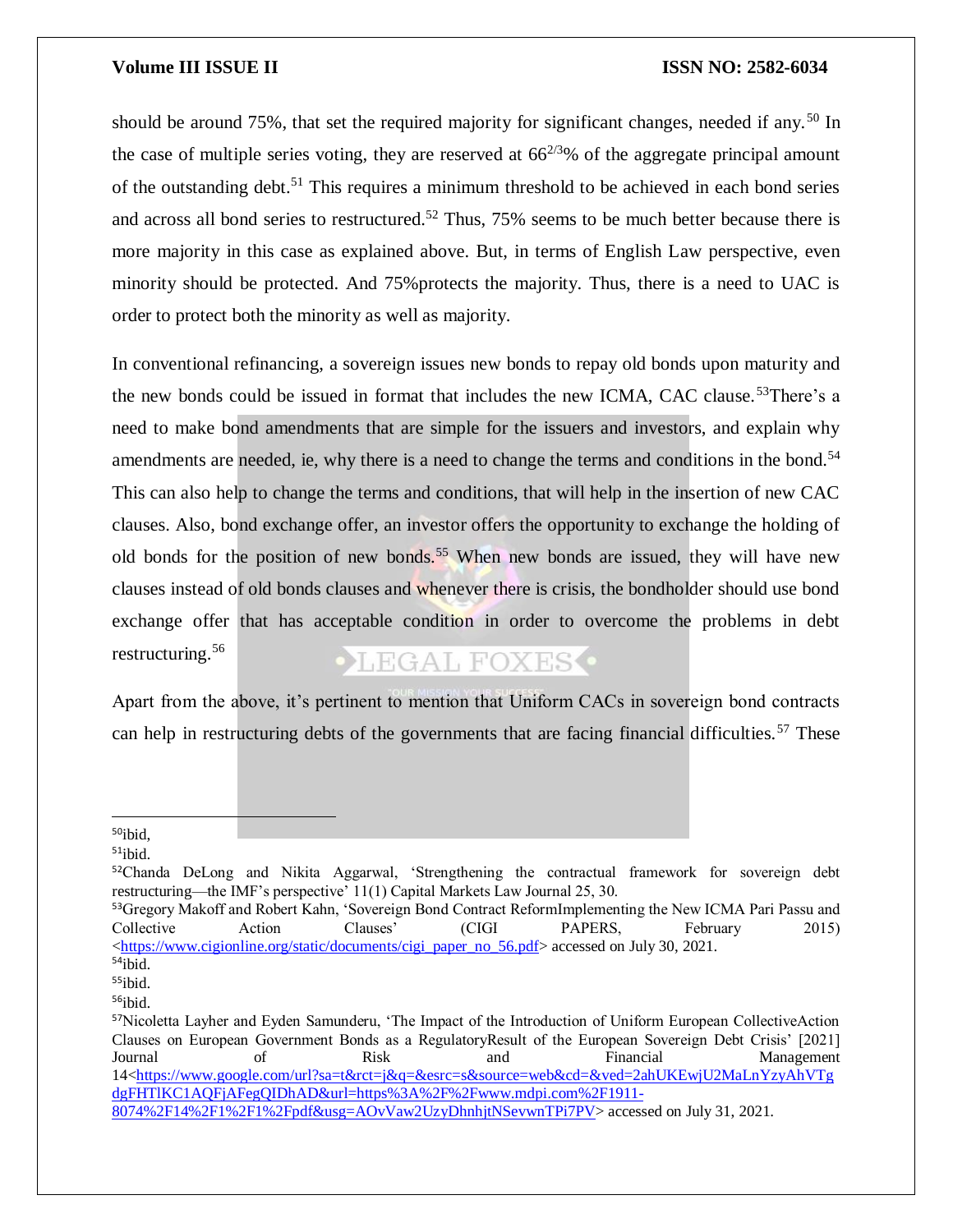were introduced by the member states of European Union (EU) to restructure the debts as the governments face financial difficulties.<sup>58</sup>

### **Collective Action Clauses and Coronavirus:**

The pinnacle of the effects upon the economy that has resulted because of the coronavirus crisis has put significant pressure upon the debt obligations at a global level.<sup>59</sup> When adverse economic conditions arise, they have led to sovereign debt defaults and dissatisfied creditors in the crisis.<sup>60"</sup>When creditors perceive that recourse to domestic courts is absent or inadequate, some may potentially resort to international arbitration as part of their efforts to engage with governments over the resolution of both sovereign debt defaults and restructurings."<sup>61</sup> Thus, CACs come in that help in to protect the rights of the creditors.

In order to review the potential arbitration of sovereign bonds disputes, it is important to review the terms of existing debt, consider whether major bondholders are subject to investment arbitration.<sup>62</sup> Furthermore, it is important to monitor the conduct of bondholders and the government during negotiations, assesses the legal implications of restructuring terms, assesses the legal implications of potential methods of defaulting and restructuring and assesses the legal implications of economic emergency.<sup>63</sup> L FOXES O

If UAC comes in, arbitration condition for the restructuring conditions of sovereign debts is included, this will help in restructuring nations debt without hazzles as arbitration procedures will be laid down in the UAC. Even United Nations General Assembly urges for a wakeup call for Collective Action to tackle Global Crisis after the effects of Covid-19.<sup>64</sup> This call was in

<sup>58</sup>ibid, 14.

<sup>59</sup>Dechert LLP, 'COVID-19 Economic Crisis: Impending Sovereign Bond Disputes and the International Investment Protection System' (*ICLG.com*, 18 May 2020) [<https://iclg.com/briefing/12369-covid-19-economic-crisis](https://iclg.com/briefing/12369-covid-19-economic-crisis-impending-sovereign-bond-disputes-and-the-international-investment-protection-system)[impending-sovereign-bond-disputes-and-the-international-investment-protection-system>](https://iclg.com/briefing/12369-covid-19-economic-crisis-impending-sovereign-bond-disputes-and-the-international-investment-protection-system) accessed on August 5, 2021.

 $60$ ibid.

 $61$ ibid.

 $62$ ibid.

 $63$ ibid.

<sup>&</sup>lt;sup>64</sup>Heeding COVID-19 'Wake-Up Call', General Assembly Urges Collective Action to Tackle Global Crises, Marks Seventy-Fifth Year of United Nations; [<https://www.un.org/press/en/2021/ga12308.doc.htm>](https://www.un.org/press/en/2021/ga12308.doc.htm) accessed on August 6, 2021.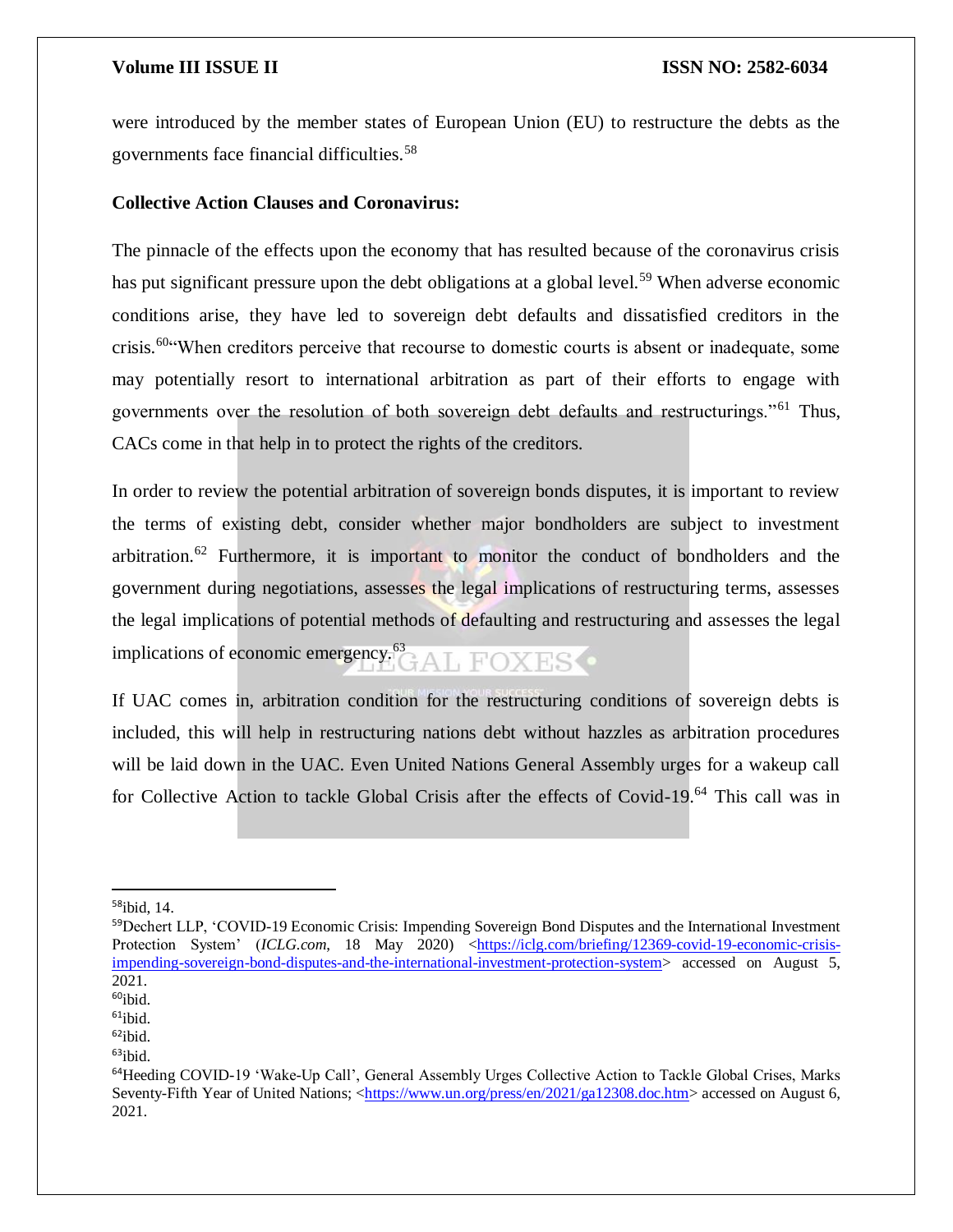order to encourage sustainable development and to strengthen peace, security and development across the globe and this is only possible with the economic restructuring of the countries.<sup>65</sup>

### **Critique:**

CACs do encourage a positive step in the right direction, but needs an amendment. As explained in the beginning CACs are a part of SDRM, that permit majority bondholders to agree to the debt restructuring process. CACs encourage to reduce the nation's costs in the terms of nation's output in order to overcome prolonged debts.<sup>66</sup>The substantial benefits in promoting CACs will also require innovations in financial architecture.<sup>67</sup> "For example, by reducing the costs of debt restructuring, CACsmight relax the pressure on the IMF to extendfinancial assistance to countries whose debts maynot be sustainable"<sup>68</sup>. It is pertinent to mention as cited above that there is a need for strengthening CACs in order to administer catalyst change.

The issuer of CACs has a broad discretion to select from a menu of voting procedures either under the agreement or under the terms of a specific bond issuance.<sup>69</sup> It can be argued that instead of having a menu of voting procedures, there should be a UAC for the voting to take place. A pertinent issue of thought arises, why to have different voting procedures and CAC clauses and make things difficult or cumbersome to settle!

### **CONCLUSION**

From the beginning the stance is maintained that UAC for CACs is needed in order to avoid the conflict of different CACs. In this paper, origin, rational, requirements, CACs in-relation to Coronavirus have been discussed.

Thus, it is a sum up, that to ensure the legal acceptability and market enforceability, disclosure of CACs is a must. The potential investors must be fully made aware that "in the event of a restructuring, the outcome of a vote on a restructuringcould be affected by the votes cast by the

 $\overline{\phantom{a}}$  $65$ ibid.

<sup>&</sup>lt;sup>66</sup>Kenneth M. Kletzer, "Resolving sovereign debt crises with collective action clauses," (2004) 20 FRBSF Economic Letter, Federal Reserve Bank of San Francisco, 3.

<sup>67</sup>ibid, 3.

 $68$ ibid, 3.

 $69$ ibid, 35.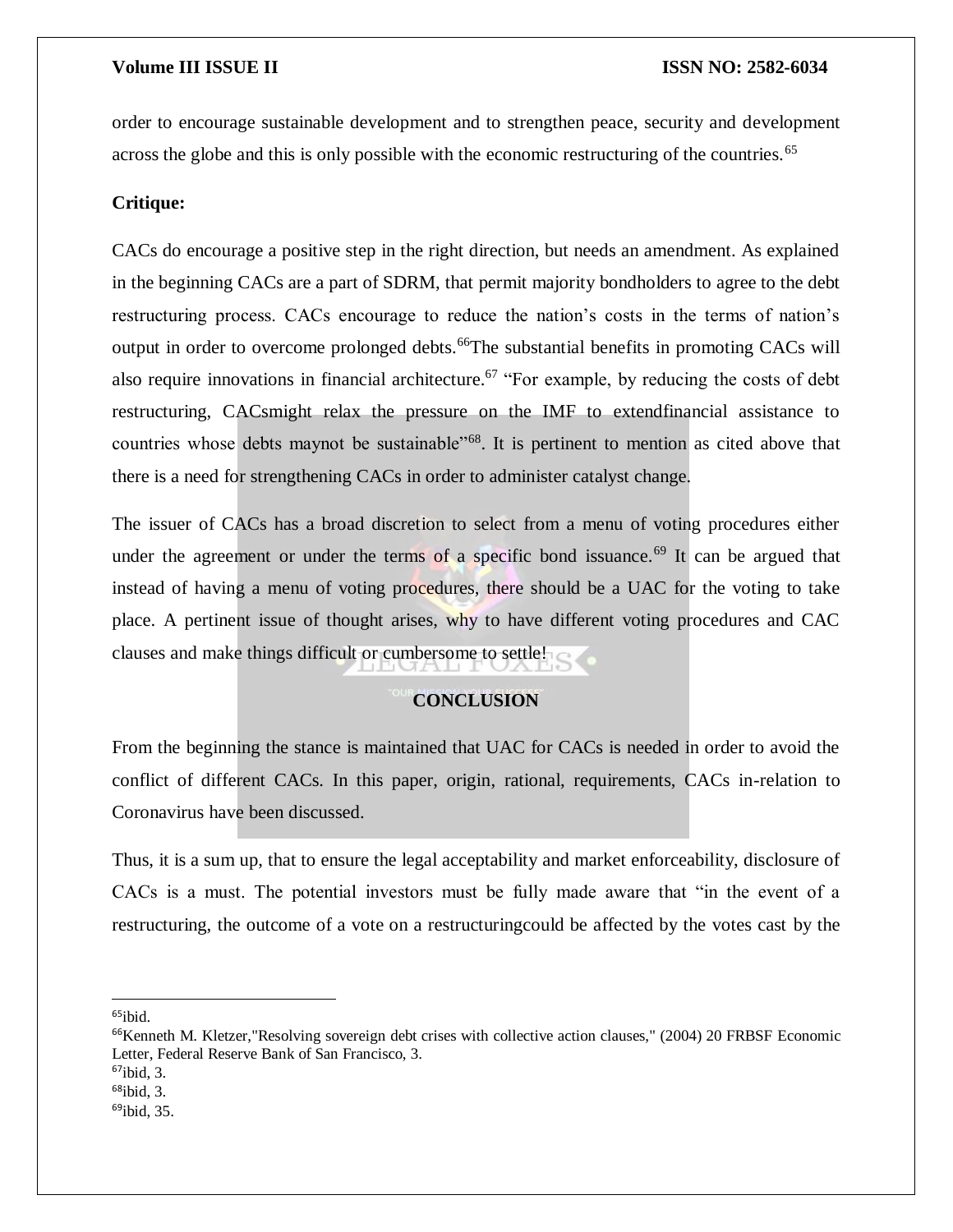holders of other bond series"<sup>70</sup>. If an outcome of votes on restructuring is really affected by the votes cast by holders of bond series, then an argument arises, will restructuring never take place. It is important to understand here that an amendment must be made, for UAC that will help in avoiding such conflict of thought.



70Chanda DeLong and Nikita Aggarwal, (n 52) 25, 35.

 $\overline{a}$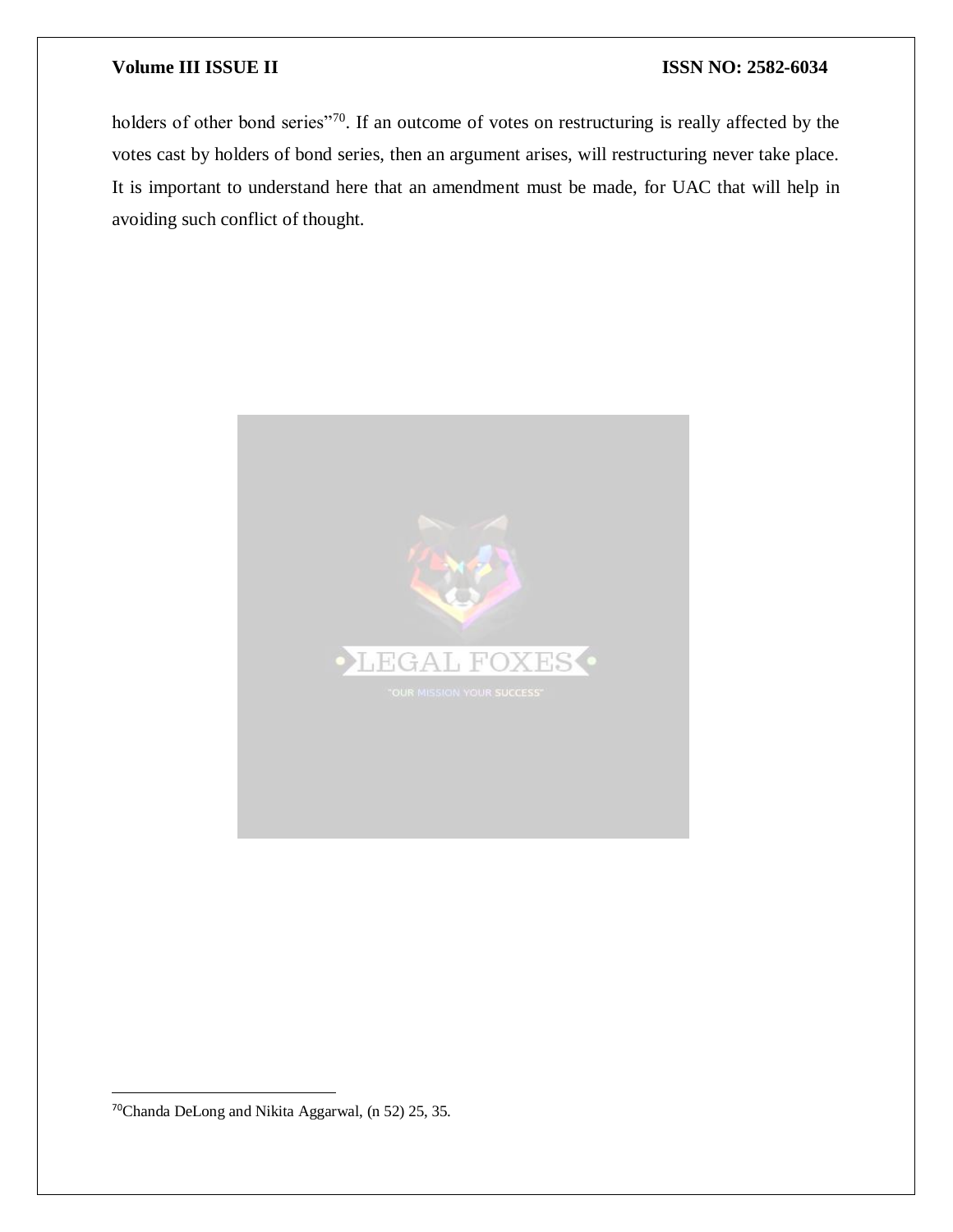### **BIBLIOGRAPHY**

### **Journal Articles:**

Andritzky J., Christofzik D., Feld L., Scheuering U., 'A mechanism to regulate sovereign debt restructuring in the euro area' (2019) International Finance 20, 23.

Block-LiebS., 'Austerity, Debt Overhang, and the Design of International Standards on Sovereign,

BrooksS. and Helleiner E., 'Debt politics as usual? Reforming the sovereign debt restructuring regime after 2008' (2017) 93(5) International Affairs 1085, 1096.

Canuto O., Pinto B., and Prasad M., 'Orderly Sovereign Debt Restructuring: Missing in Action! (And Likely To Remain So)' (2014) 29(1) The World Bank Research Observer 122.

Corporate, and Consumer Debt Restructuring' (2015) 22(2) Indiana Journal of Global Legal Studies 487, 501.

DeLong C. and Aggarwal N., 'Strengthening the contractual framework for sovereign debt restructuring—the IMF's perspective' 11(1) Capital Markets Law Journal 25, 30.

Eichengreen B. And Mody A., 'Is Aggregation a Problem for Sovereign Debt Restructuring' (2003) 93(2) The American Economic Review 80.

KletzerK., "Resolving sovereign debt crises with collective action clauses," (2004) 20 FRBSF Economic Letter, Federal Reserve Bank of San Francisco, 3.

Pavlidis G., 'Vulture litigation in the context of sovereign debt: global or local solutions?' (2018) 12(2) Law and Financial Markets Review 93.

Pitchford R. and Wright M., 'Settlement games with rank-order payoffs and applications to sovereign debt restructuring' [2017] Econ Theory 847, 852.

Schwarcz S. 'Sovereign Debt Restructuring And English Governing Law' [2017] Brook. J. Corp. Fin. & Com. L. 73, 74.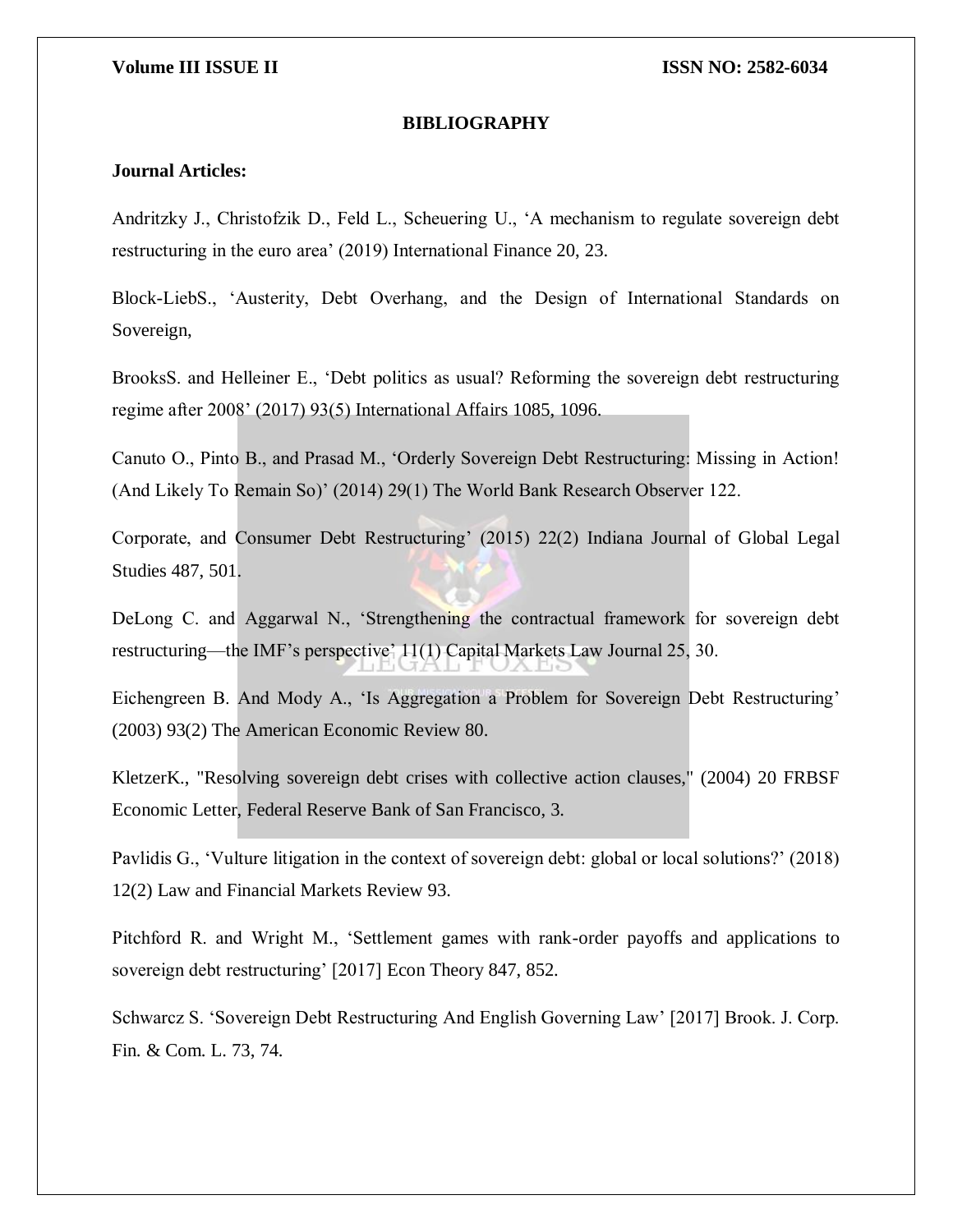Smith QC S. and Murphy H., 'Sovereign bond collective action clauses: issues arising' (2015) 2 (128A) Butterworths Journal of International Banking and Financial Law 2.

Zandstra D., 'New Aggregated Collective Action Clauses and evolution in the restructuring of sovereign debt securities' (2017) 12(2) Capital Markets Law Journal 180, 191.

### **Online Journals:**

Galli G., 'Collective Action Clauses and Sovereign Debt Restructuring Frameworks: Why and When is Restructuring Appropriate' (European Financial Infrastructure, European University Institute, April 25, 2019) [<https://poseidon01.ssrn.com/delivery.php?ID=158006120024098087071115127119127023022](https://poseidon01.ssrn.com/delivery.php?ID=158006120024098087071115127119127023022073004041071075072105103101110064002123074099004009106006041043008021123084085004124124027034008006040082031025029001112083023004006016106082007100119080001091002004087071104112008072123085094104081003071019074097&EXT=pdf&INDEX=TRUE) [073004041071075072105103101110064002123074099004009106006041043008021123084085](https://poseidon01.ssrn.com/delivery.php?ID=158006120024098087071115127119127023022073004041071075072105103101110064002123074099004009106006041043008021123084085004124124027034008006040082031025029001112083023004006016106082007100119080001091002004087071104112008072123085094104081003071019074097&EXT=pdf&INDEX=TRUE) [004124124027034008006040082031025029001112083023004006016106082007100119080001](https://poseidon01.ssrn.com/delivery.php?ID=158006120024098087071115127119127023022073004041071075072105103101110064002123074099004009106006041043008021123084085004124124027034008006040082031025029001112083023004006016106082007100119080001091002004087071104112008072123085094104081003071019074097&EXT=pdf&INDEX=TRUE) [091002004087071104112008072123085094104081003071019074097&EXT=pdf&INDEX=TR](https://poseidon01.ssrn.com/delivery.php?ID=158006120024098087071115127119127023022073004041071075072105103101110064002123074099004009106006041043008021123084085004124124027034008006040082031025029001112083023004006016106082007100119080001091002004087071104112008072123085094104081003071019074097&EXT=pdf&INDEX=TRUE) UE accessed on July 31, 2021.

Gohil A., ''The 'Great Game' Of Sovereign Debt Restructuring: Solving the Holdout Problem. A Critical Analysis of The Pari Passu and Collective Action Clauses in International Sovereign Bond Contracts' (2020) UCL Journal of Law and Jurisprudence [<https://www.researchgate.net/publication/343443306\\_The\\_'Great\\_Game'\\_of\\_Sovereign\\_Debt\\_](https://www.researchgate.net/publication/343443306_The_) [Restructuring\\_Solving\\_the\\_Holdout\\_Problem\\_A\\_Critical\\_Analysis\\_of\\_the\\_Pari\\_Passu\\_and\\_Col](https://www.researchgate.net/publication/343443306_The_) [lective\\_Action\\_Clauses\\_in\\_International\\_Sovereign\\_Bond\\_Contracts/link/5f2a6e53299bf13404](https://www.researchgate.net/publication/343443306_The_) [a25c19/download>](https://www.researchgate.net/publication/343443306_The_) accessed on July 30, 2021.

Layher N. and Samunderu E., 'The Impact of the Introduction of Uniform European Collective Action Clauses on European Government Bonds as a Regulatory Result of the European Sovereign Debt Crisis' [2021] Journal of Risk and Financial Management 14 [<https://www.google.com/url?sa=t&rct=j&q=&esrc=s&source=web&cd=&ved=2ahUKEwjU2](https://www.google.com/url?sa=t&rct=j&q=&esrc=s&source=web&cd=&ved=2ahUKEwjU2MaLnYzyAhVTgdgFHTlKC1AQFjAFegQIDhAD&url=https%3A%2F%2Fwww.mdpi.com%2F1911-8074%2F14%2F1%2F1%2Fpdf&usg=AOvVaw2UzyDhnhjtNSevwnTPi7PV) [MaLnYzyAhVTgdgFHTlKC1AQFjAFegQIDhAD&url=https%3A%2F%2Fwww.mdpi.com%2](https://www.google.com/url?sa=t&rct=j&q=&esrc=s&source=web&cd=&ved=2ahUKEwjU2MaLnYzyAhVTgdgFHTlKC1AQFjAFegQIDhAD&url=https%3A%2F%2Fwww.mdpi.com%2F1911-8074%2F14%2F1%2F1%2Fpdf&usg=AOvVaw2UzyDhnhjtNSevwnTPi7PV) [F1911-8074%2F14%2F1%2F1%2Fpdf&usg=AOvVaw2UzyDhnhjtNSevwnTPi7PV>](https://www.google.com/url?sa=t&rct=j&q=&esrc=s&source=web&cd=&ved=2ahUKEwjU2MaLnYzyAhVTgdgFHTlKC1AQFjAFegQIDhAD&url=https%3A%2F%2Fwww.mdpi.com%2F1911-8074%2F14%2F1%2F1%2Fpdf&usg=AOvVaw2UzyDhnhjtNSevwnTPi7PV) accessed on July 31, 2021.

**Websites:**